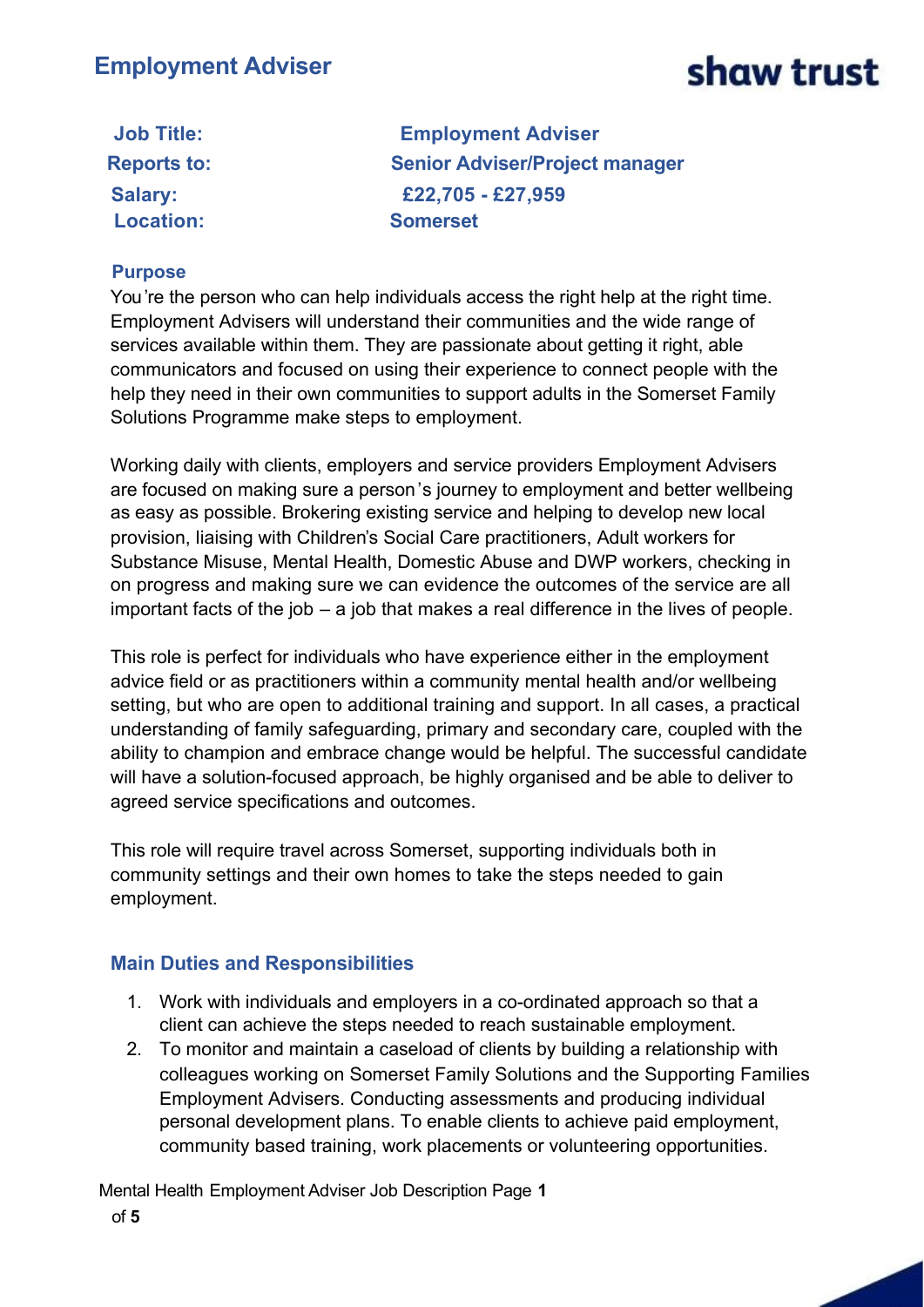- 3. To support individuals in their CV development and completion of applications for employment.
- 4. To develop and provide vocational guidance to individuals, assisting with identifying their key strengths and appropriate career direction.
- 5. Ensure an on-going focus on prevention of poor wellbeing through Making Every Contact Count (MECC) linking with public health prevention activity.
- 6. Undertake or participate in regular case conferences with partner organisations, support services and/or other team members to ensure an individual's journey is smooth and consistent.
- 7. Be fully responsible for all tasks related to the allocated individual 's journey including maintaining effective and efficient administrative procedures producing appropriate records and reports, including the updating of client details on Shaw Trust's reporting system, the Somerset Employment tracker and Transform Data View.
- 8. Being part of and contributing to the wider Supporting Families Employment Adviser team.
- 9. Ensure achievement against service delivery KPIs and individual performance measures and programme outcomes.
- 10. Provide a quality service that meets 5 Ways to Wellbeing, contractual requirements and related thinking within the mental health sector as well as organisational quality standards.
- 11. To encourage client feedback and user involvement as directed through a coproduction framework and forums.
- 12. To build relationships and liaise regularly with Adult Social Care teams, GP surgeries, DWP, CMHT and other local referral organisations by attending relevant meetings and network events when required.
- 13. To develop and maintain an in-depth knowledge of the local provision, employment provision of relevant companies, opportunities pertaining to work, and client progression for example of NCS

### **Other**

- 1. To undertake any further training as identified in the Shaw Trust review procedures.
- 2. Ensure that safe working practices are followed in respect of COSHH and other Risk Assessment control measures including Lone Working
- 3. Employees must comply with the provisions of 'The Health and Safety at Work Act 1974' and must take reasonable care for the health and safety of themselves and of other persons who may be affected by their acts of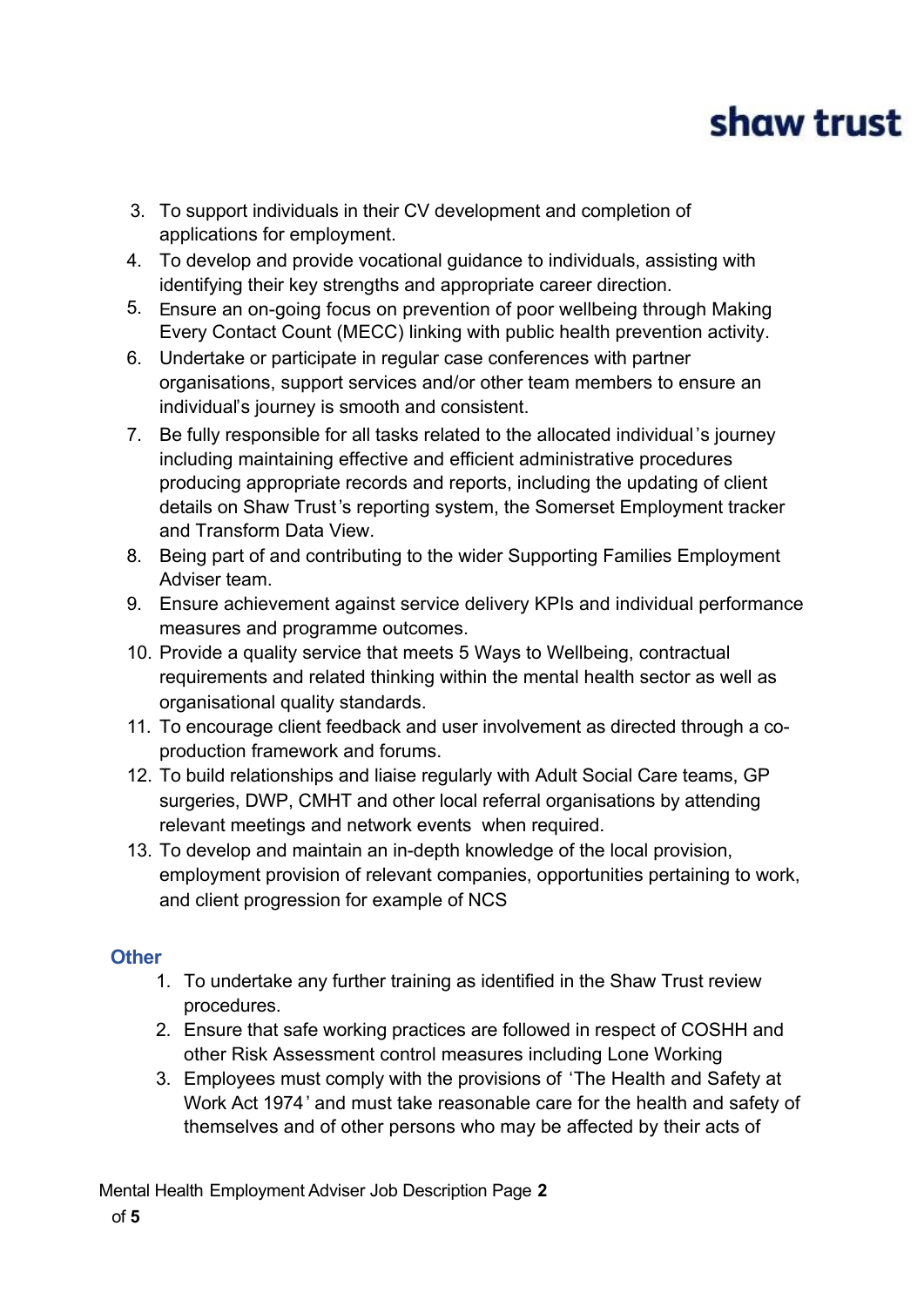omissions whilst at work. Employees are also required to co-operate with their employer to enable them to perform or comply with any statutory

## shaw trust

provisions. The Trust's efforts to promote a safe and healthy working environment can only succeed with the full co-operation of its employees.

- 4. To understand, comply with and promote Shaw Trust's and Somerset County Councils safeguarding policies and procedures. It is the responsibility of all employees to make the working environment safe and secure for all. Everyone must adhere to the 5 Rs in relation to possible abuse: Recognition, Response, Reporting, Recording and Referral. The Trust can only ensure its dedication to the protection of vulnerable people with the full cooperation of its employees.
- 5. The Trust has a Diversity and Inclusion Policy and it is the responsibility of all staff to comply with this. The key responsibilities for staff under this Policy are set out in the Trust's Code of Conduct.
- 6. To maintain the confidentiality about clients, staff, Shaw Trust and Somerset County Council business. The work is of a confidential nature and information gained must not be communicated to other persons except in the recognised course of duty. The post holder must meet the requirements of UK GDPR at all times. To maintain awareness of risk and to take personal responsibility for ensuring that the Trust is not unnecessarily exposed to risk. To report any issues or concerns relating to risk and the effectiveness of the Trust's risk management arrangements.
- 7. Be aware of, promote and implement Shaw Trust's Risk, Quality and Information Security Management Systems.
- 8. To report to line manager, or other appropriate person, in the event of awareness of bad practice.
- 9. Recycle and manage energy within your environment in line with Shaw Trust's Strategic aim to adopt green approaches and become carbon neutral.

This job description is intended to provide a broad outline of the main duties and responsibilities only. The post holder will need to be flexible in developing the role in conjunction with the line manager. The post holder may be asked to carry out any other delegated duty or task that is in line with their post.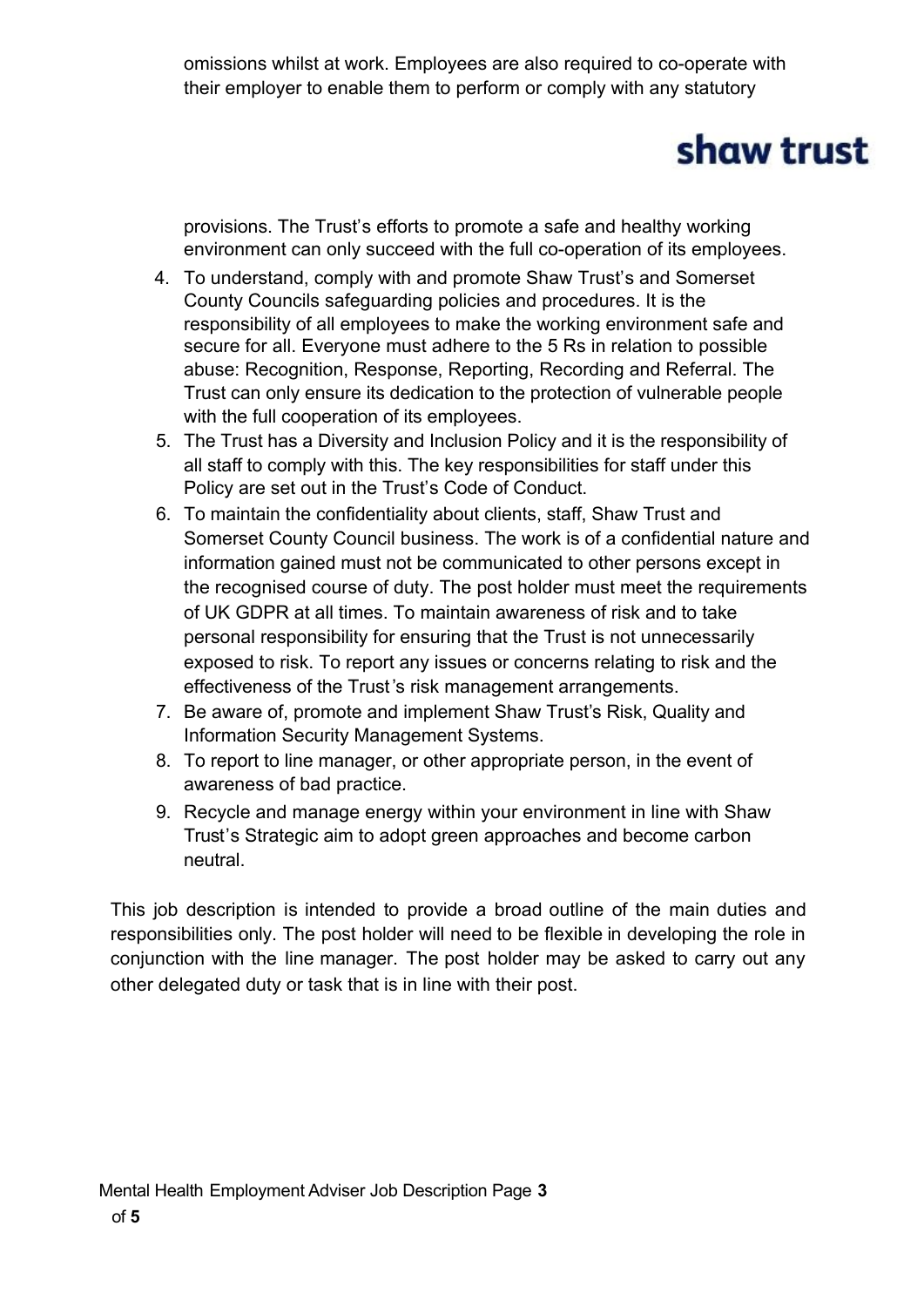#### **Person Specification**

#### **Job Title: Mental Health Employment Advisor**

(E=Essential D=Desirable)

### **SKILLS AND CORE COMPETENCIES**

### **Technical competency (qualifications and training)**

- Minimum of SVQ/NVQ level 3 (E)
- Relevant additional training in the health and social care field including safeguarding, motivational interviewing, mental health awareness (D)

#### **Experience**

- Experience of delivering mental health and wellbeing interventions in a case management approach. (E)
- Experience of working with family safeguarding teams (D) $\square$
- Experience of working with primary or secondary care services (D) I
- Experience of facilitating and supporting clients with complex and/or multiple barriers in health and social care settings.  $(E)$
- Experience of facilitating and supporting clients with complex and/or multiple

barriers into sustainable employment  $(E)$ 

#### **Skills and Attributes**

- Able to demonstrate being highly organised, have good planning skills and be able to deliver to agreed targets.  $(E)$   $\Box$
- Understanding of the 5 Ways to Wellbeing and it 's practical application (D)<sup>[1]</sup>
- Understanding of inclusion, mental health and anti-stigma. (E)
- Knowledge of health and social care system and the application of wellbeing and prevention.(D) $\Box$
- Ability to work on own initiative, as well as in consultation and negotiation with managers and other stakeholders as required. (E)
- Ability to process information on electronic records accurately, using data bases & spread sheets. (E) $\square$
- Demonstrate awareness of common long-term physical conditions, which impact on a person's well-being. (E) $\square$